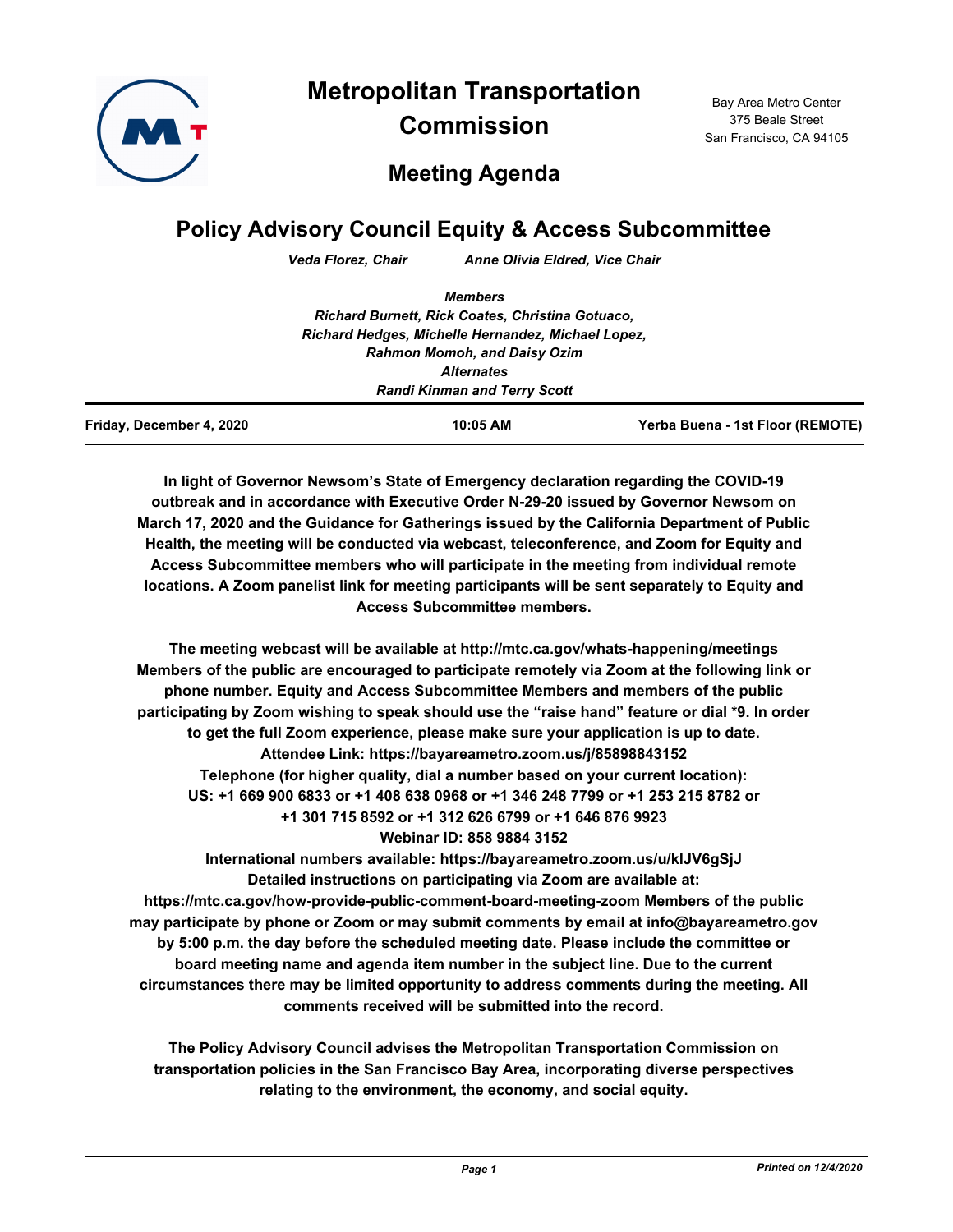## **1. Welcome**

*Veda Florez, Equity & Access Subcommittee Chair*

#### **2. Quorum**

**4.** 

|    |                     | Quorum: A quorum of this committee shall be a majority of its regular non-ex-officio<br>voting members (7).      |
|----|---------------------|------------------------------------------------------------------------------------------------------------------|
| 3. | 20-1639             | Approval of the November 6, 2020 Meeting Minutes                                                                 |
|    | <b>Action:</b>      | Subcommittee Approval                                                                                            |
|    | <b>Attachments:</b> | 03 E&A Minutes Nov 6 2020.pdf                                                                                    |
| 4. | 20-1722             | Plan Bay Area 2050 Equity Analysis: Communities of Concern Update and<br><b>Equity Analysis Report Framework</b> |
|    |                     | Discussion on next steps for the Equity Analysis for Plan Bay Area 2050.                                         |
|    | <b>Action:</b>      | Information                                                                                                      |
|    | <b>Presenter:</b>   | Anup Tapase                                                                                                      |
|    | <b>Attachments:</b> | 04 Plan Bay Area 2050 Equity Analysis Update Dec 2020.pdf                                                        |
|    |                     | 04 Supplemental Handout.pdf                                                                                      |

#### **5. New Business**

*Members of the subcommittee may bring up new business for discussion or addition to a future agenda.*

#### **6. Public Comments / Other Business**

*Note: The subcommittee will not take action on items not listed on today's agenda.*

*Equity and Access Subcommittee Members and members of the public participating by Zoom wishing to speak should use the "raise hand" feature or dial \*9.*

## **7. Adjournment / Next Meeting**

**The next meeting of the Policy Advisory Council Equity and Access Subcommittee will be held at a time and place to be duly noticed.**